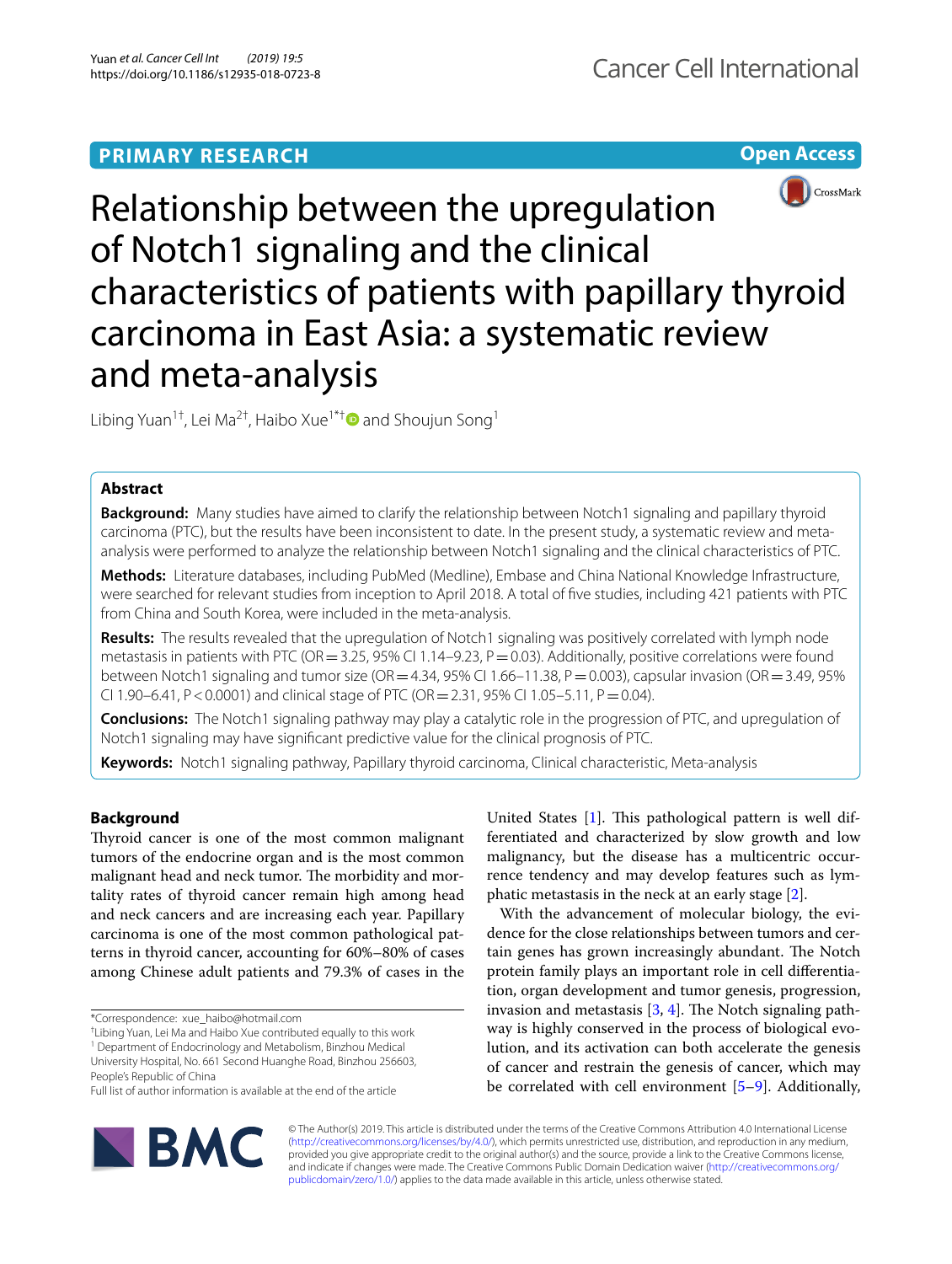Notch signaling plays the double roles of oncogene and anti-oncogene in human tumors. Notch-related genes were frst identifed as oncogenes in T-lymphocytic leukemia [[10\]](#page-7-6) and were abnormally expressed in multiple types of tumors in subsequent research. For example, depletion of Notch1 led to growth inhibition of ovarian cancer cells, suggesting its carcinogenic effect  $[11]$  $[11]$ . The activation of Notch signaling restrains the growth of prostatic cancer, small cell lung carcinoma, basal cell carcinoma and pancreatic carcinoid cells, suggesting its antitumor effects  $[12-15]$  $[12-15]$ . Apart from the process of cancer genesis, as one of the four main proteins of the Notch family, Notch1 signaling plays an important role in cancer development. Notch1 has been found in a higher state of activation in tumor cells from colorectal cancer patients with lymphatic metastasis or distant metastasis than in those at an early stage, and these cells have a higher invasion and metastasis ability  $[16]$  $[16]$ . Therefore, it was suggested that the activation of Notch1 signaling may play an important role in accelerating the progression and metastasis of tumors.

Human medullary thyroid carcinoma (MTC) tissue and TT cell strains of MTC could be restrained by the activation of Notch1 signaling by injecting doxycycline into mouse models of MTC, the mouse tumors demonstrated signifcantly slower growth than the normal control group [[17](#page-7-11)]. Additionally, Notch1 had lower expression in a cell strain of follicular thyroid carcinoma (FTC), and the proliferation of cells could be restrained after transfecting the two types of cells with a plasmid expressing the Notch1 intracellular domain  $[18]$  $[18]$  $[18]$ . Therefore, Notch1 signaling could play an inhibitive role in the aforementioned two types of thyroid cancer. However, the relationship between the Notch1 signaling pathway and PTC, the most common type of malignant tumor of the endocrine organ, and the regulatory mechanism of its downstream target genes remain undefned.

The present meta-analysis, based on retrieved documents, was conducted to evaluate the correlations between Notch1 signaling and lymphatic metastasis and other clinical features of PTC, which may provide useful information for evidence-based medicine for the prognosis, prophylaxis and treatment of PTC.

## **Methods**

## **Retrieval strategy**

The research material was collected from published clinical case–control studies, with or without blinding. The language was limited to English and Chinese. Retrieval was conducted via a computer or retrospective database, such as PubMed (Medline), Embase and China National Knowledge Infrastructure (CNKI), from inception to April 2018. The retrieval words were papillary carcinoma of thyroid gland, papillary thyroid carcinoma, Notch1, Notch signaling, lymph node, thyroid cancer, lymphatic metastasis, tumor size, capsular invasion and clinical staging.

## **Inclusion criteria**

(1) One-of primary studies related to PTC, Notch signaling, lymphatic metastasis, tumor size, capsular invasion or clinical staging published and unpublished. (2) Patients with PTC staging criteria conforming to the 2015 thyroid cancer National Comprehensive Cancer Network (NCCN) guidelines. (3) The literature had raw data and provided the odds ratio (OR) and 95% confdence interval (CI), or these could be obtained from the data through calculation. (4) Original documents with objectives and complete pathological diagnosis. (5) No history of other malignant tumors.

#### **Exclusion criteria**

(1) Documents with nonrigorous experiments and incorrect statistical approaches. (2) Repeatedly published thesis or research. (3) No control group. (4) Lacking an objective or complete pathological evidence.

## **Expression of Notch1 signal**

We defned high and low Notch1 expression by immunohistochemical staining evaluation, as well as through detailed reading of the full text, contacting the author and other methods of collecting information, and after strict discussion, we excluded articles that cannot be merged, such as those with (1) unqualifed primary antibodies; (2) serious interpersonal bias; (3) unscientifc positive defnitions; (4) grouping methods that could not be merged.

## **Data extraction and quality evaluation of included documents**

Papers were retrieved and screened by reading their titles and abstracts, which was performed by two researchers independently. The abstracts were read to determine whether they met the criteria and eliminate unqualifed literature. The information extracted included the name of the frst author, year of publication, research design (e.g., sample size, randomization, allocation concealment, blinding method, pathological basis) and patient characteristics (expression of Notch1, lymph node metastasis, tumor size, capsular invasion and clinical staging). The quality of the selected papers was assessed by another two evaluators based on the Newcastle–Ottawa scale (NOS)  $[19]$  $[19]$ . The final score of the evaluation was the sum of the selection of the study group (4 points), the intergroup comparability (2 points) and the measurement of the exposure factors (3 points). If the opinions were inconsistent, the fnal score was determined by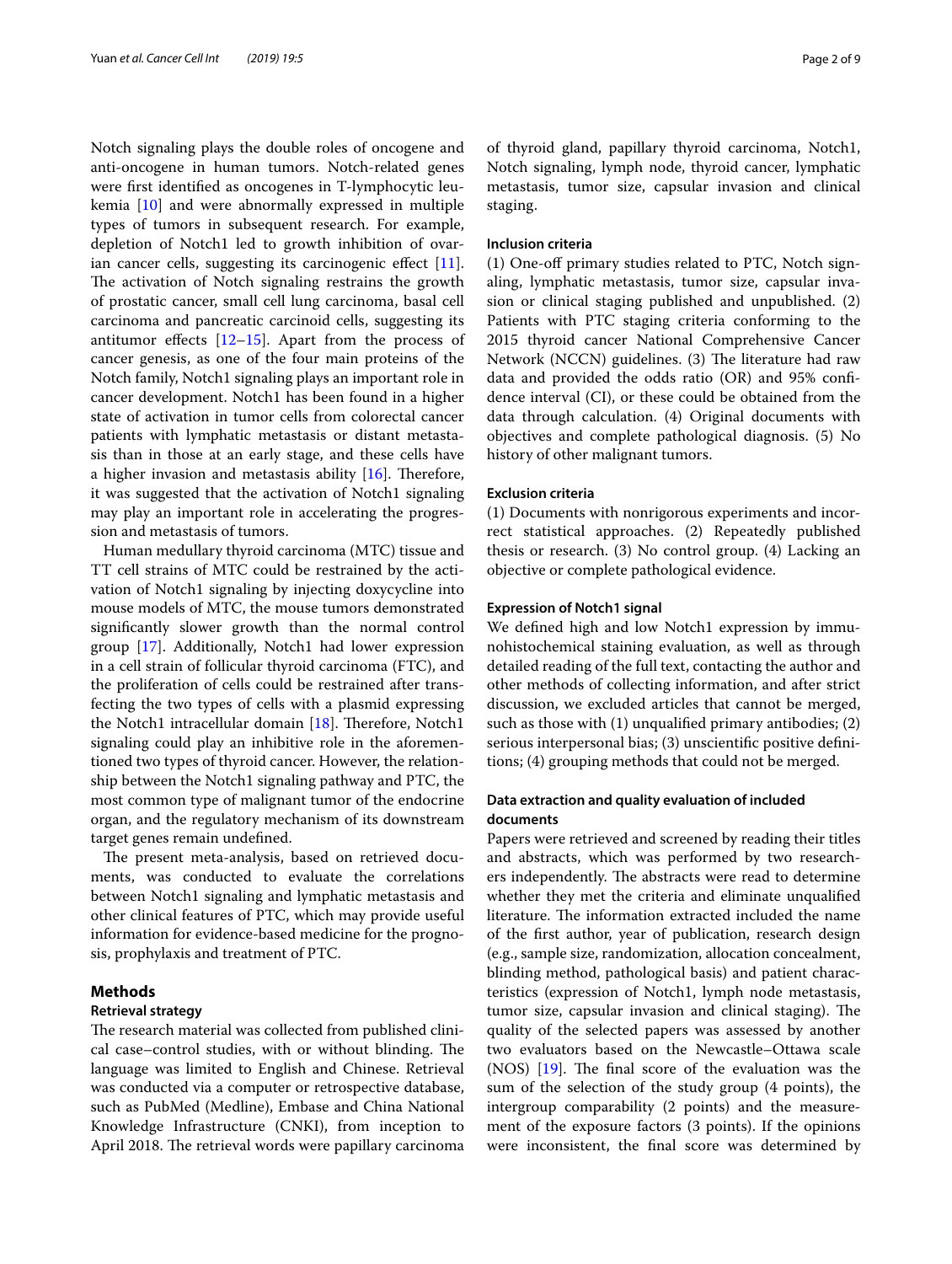discussion, or the average value to one decimal place was the fnal score if agreement was not reached. Studies with a score of 0–4.5 points were classifed as low quality, and those with a score of 5–9 were classifed as high quality.

#### **Statistical analysis**

The meta-analysis was conducted using RevMan5.3 (Review Manager, Nordic Cochrane Centre, Danmark). The OR was used to represent the selected enumeration data, and the 95% CI of each OR was calculated and used to draw a forest map, which was named the dominance ratio map, to demonstrate diferences between the results. Heterogeneity was determined by the  $I^2$  value, and only low-heterogeneity ( $I^2 \le 25\%$ ) and middle-heterogeneity data (25< $I^2 \le 75\%$ ), not high-heterogeneity data  $(1^2 > 75\%)$ , were used for the meta-analysis.

## **Results**

## **Basic features of the included studies**

After the initial screening, 307 documents were retrieved; 212 remained after removing duplicates; and 109 papers were selected through the initial screening after reviewing abstracts and prefaces. By reading through the full text, we eliminated 23 unrelated documents according to our inclusion and exclusion criteria. There were 70 papers without usable data or pathological diagnostic evidence and 11 studies without case controls. Finally, fve studies were chosen, including three in English and two in Chinese [[20](#page-7-14)[–24](#page-7-15)]. All the cases included were from China and South Korea. The process of the systematic lit-erature search is displayed in a flow diagram in Fig. [1.](#page-2-0) The characteristics and quality evaluation of the included literature are shown in Table [1](#page-2-1).

## **Results of meta‑analysis and heterogeneity analysis**

In the fve studies, the association between Notch1 signaling and sex of patients with PTC was analyzed, and an OR of 1.24 (95% CI 0.69–2.23) was found  $(Z=0.73,$  $P=0.47$  in the test for overall effect). These data reveal that there was no signifcant correlation between Notch1 signaling and sex in PTC patients (see Fig. [2](#page-3-0) for details).



#### <span id="page-2-1"></span><span id="page-2-0"></span>**Table 1 Characteristics and quality evaluation of the included studies**

| Study (year)            | Case (n) | Country     | <b>Antibody for Notch1</b>     | NOS score |
|-------------------------|----------|-------------|--------------------------------|-----------|
| H. Fu (2016) [20]       | 68       | China       | Cell Signaling Technology, USA | 7.5       |
| H.S. Park (2012) [22]   | 174      | South Korea | Abcam, UK                      | 8.5       |
| J. Zhang (2014) [23]    | 70       | China       | Epitomics, USA                 | 6         |
| Q. Long (2012) [24]     | 40       | China       | Santa Cruz, USA                | 6.5       |
| M. Jing-You (2017) [25] | 69       | China       | Boosen Biotechnology, CHN      |           |

Antibody for Notch1: Manufacturer of Notch1 primary antibody

*NOS score* Newcastle–Ottawa scale score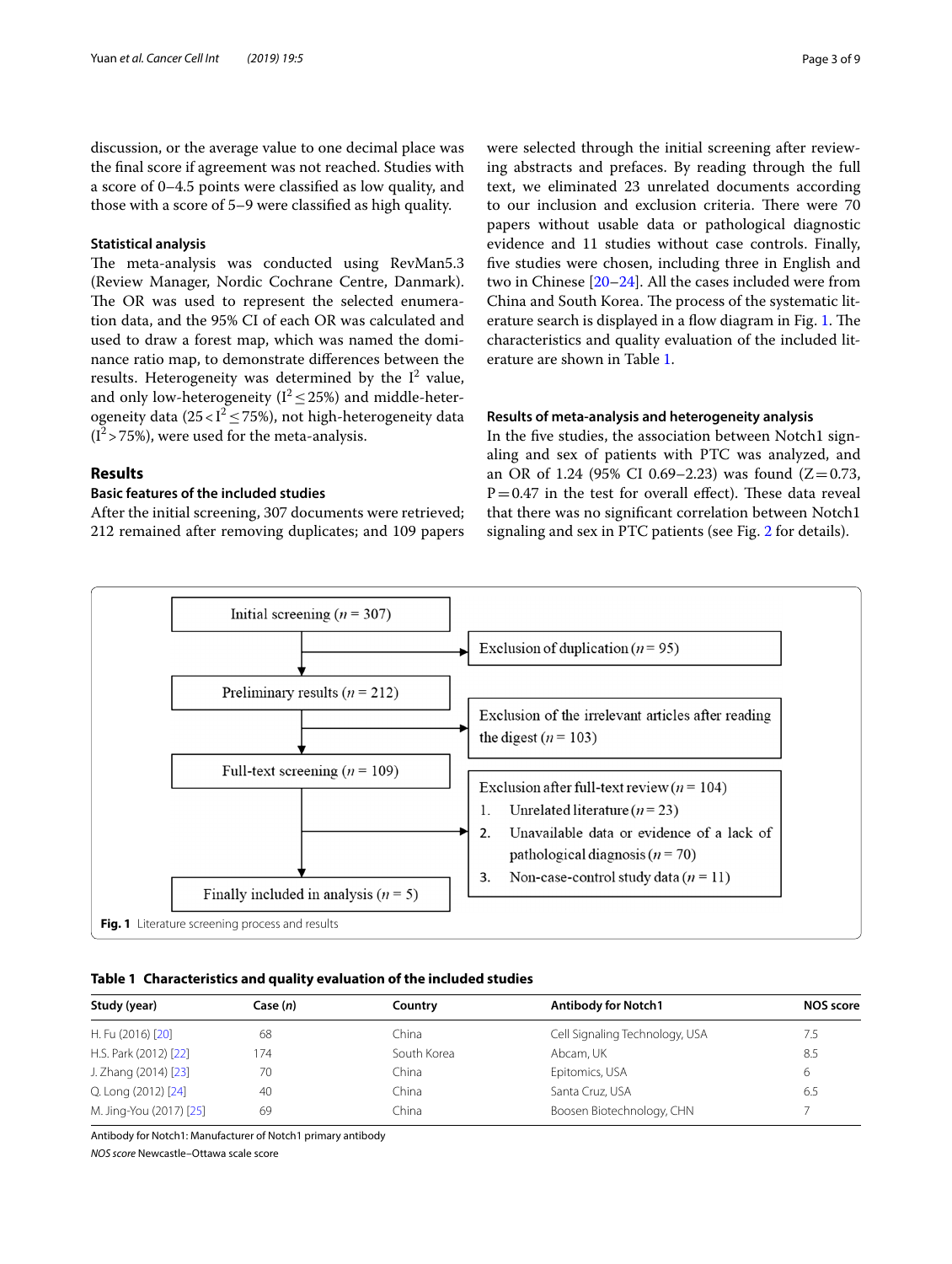|                                                                                                                                                     | <b>High Notch1 expression</b> |       | Low Notch1 expression |     | <b>Odds Ratio</b>   |                     |      | <b>Odds Ratio</b>             |                    |                         |     |
|-----------------------------------------------------------------------------------------------------------------------------------------------------|-------------------------------|-------|-----------------------|-----|---------------------|---------------------|------|-------------------------------|--------------------|-------------------------|-----|
| Study or Subgroup                                                                                                                                   | Events                        | Total | Events                |     | <b>Total Weight</b> | M-H, Fixed, 95% CI  |      |                               | M-H, Fixed, 95% CI |                         |     |
| H. Fu(2016)                                                                                                                                         | 4                             | 15    | 15                    | 53  | 24.0%               | $0.92$ [0.25, 3.35] |      |                               |                    |                         |     |
| H.S. Park(2012)                                                                                                                                     | 24                            | 140   | 4                     | 34  | 26.4%               | 1.55 [0.50, 4.81]   |      |                               |                    |                         |     |
| J. Zhang(2014)                                                                                                                                      | 6                             | 36    | 6                     | 34  | 25.5%               | 0.93 [0.27, 3.24]   |      |                               |                    |                         |     |
| M. Jing-You(2017)                                                                                                                                   | 3                             | 13    | 9                     | 56  | 12.9%               | 1.57 [0.36, 6.84]   |      |                               |                    |                         |     |
| Q. Long(2012)                                                                                                                                       | 3                             | 8     | 9                     | 32  | 11.1%               | 1.53 [0.30, 7.79]   |      |                               |                    |                         |     |
| <b>Total (95% CI)</b>                                                                                                                               |                               | 212   |                       | 209 | 100.0%              | 1.24 [0.69, 2.23]   |      |                               |                    |                         |     |
| Total events                                                                                                                                        | 40                            |       | 43                    |     |                     |                     |      |                               |                    |                         |     |
| Heterogeneity: Chi <sup>2</sup> = 0.72, df = 4 (P = 0.95); $I^2 = 0\%$                                                                              |                               |       |                       |     |                     |                     |      |                               |                    |                         |     |
| Test for overall effect: $Z = 0.73$ (P = 0.47)                                                                                                      |                               |       |                       |     |                     |                     | 0.01 | 0.1<br>Favours [experimental] |                    | 10<br>Favours [control] | 100 |
| Fig. 2 Association between Notch1 signaling and sex of patients with papillary thyroid carcinoma. OR odds ratio, CI confidence interval, Event male |                               |       |                       |     |                     |                     |      |                               |                    |                         |     |

<span id="page-3-0"></span>A total of 381 patients from fve studies were analyzed to assess the relationship between Notch1 signaling and the age of patients with PTC, which was divided into two groups ( $\geq$  45 and < 45). There was no significant association between Notch1 signaling and age  $(OR = 1.15, 95\%)$ CI 0.5[3](#page-3-1)–2.51,  $Z=0.35$ ,  $P=0.72$ ) (Fig. 3). Thus, the agerelated relationship between Notch1 signal and PTC has not been clarifed.

The meta-analysis of the association between Notch1 signaling and lymphatic metastasis of PTC in the fve studies indicated that the OR was 3.25 (95% CI 1.14– 9.23), and the 95% CI of the OR fell to the right side of the vertical line in the forest map  $(Z=2.21, P=0.03$  in the test for overall efect), which suggested that there was a signifcant correlation between Notch1 signaling and lymphatic metastasis of PTC. Therefore, Notch1 signal overexpression may accelerate lymphatic metastasis of PTC (Fig. [4\)](#page-4-0).

Two studies were used to analyze the relationship between Notch1 signaling and the primary lesion size in patients with PTC. The patients were divided into  $\leq$  2 cm and>2 cm groups according to the primary tumor size. The meta-analysis revealed an OR of 4.34 (95% CI 1.66–11.38) (Fig. [5](#page-4-1)). In the forest map, the 95% CI of the OR was on the right side of the vertical line  $(Z=2.99,$  $P=0.003$  in the overall effect test), which indicated that upregulation of Notch1 signaling may promote tumor enlargement in PTC.

The meta-analysis of the relationship between Notch1 signaling and the clinical stage of patients with PTC in the present study was based on two articles. According to clinical stage, patients were divided into two groups (one group with stage I and II, the other group with stage III and IV). Figure [6](#page-4-2) shows an  $OR = 2.31$  (95% CI 1.05–5.11), and the 95% CI of the OR was on the right side of the vertical line in the forest map  $(Z=2.07, P=0.04)$ . These data suggest that overexpression of Notch1 may promote the invasion, expansion or metastasis of PTC.

A total of 309 patients from three articles were analyzed to assess the association between Notch1 signaling and capsular invasion of PTC. The OR was 3.49 (95% CI 1.90–6.41), and the 95% CI of this OR fell to the right side of the vertical line in the forest map  $(Z=4.03, P<0.0001)$ in the test for overall effect). These findings demonstrate

<span id="page-3-1"></span>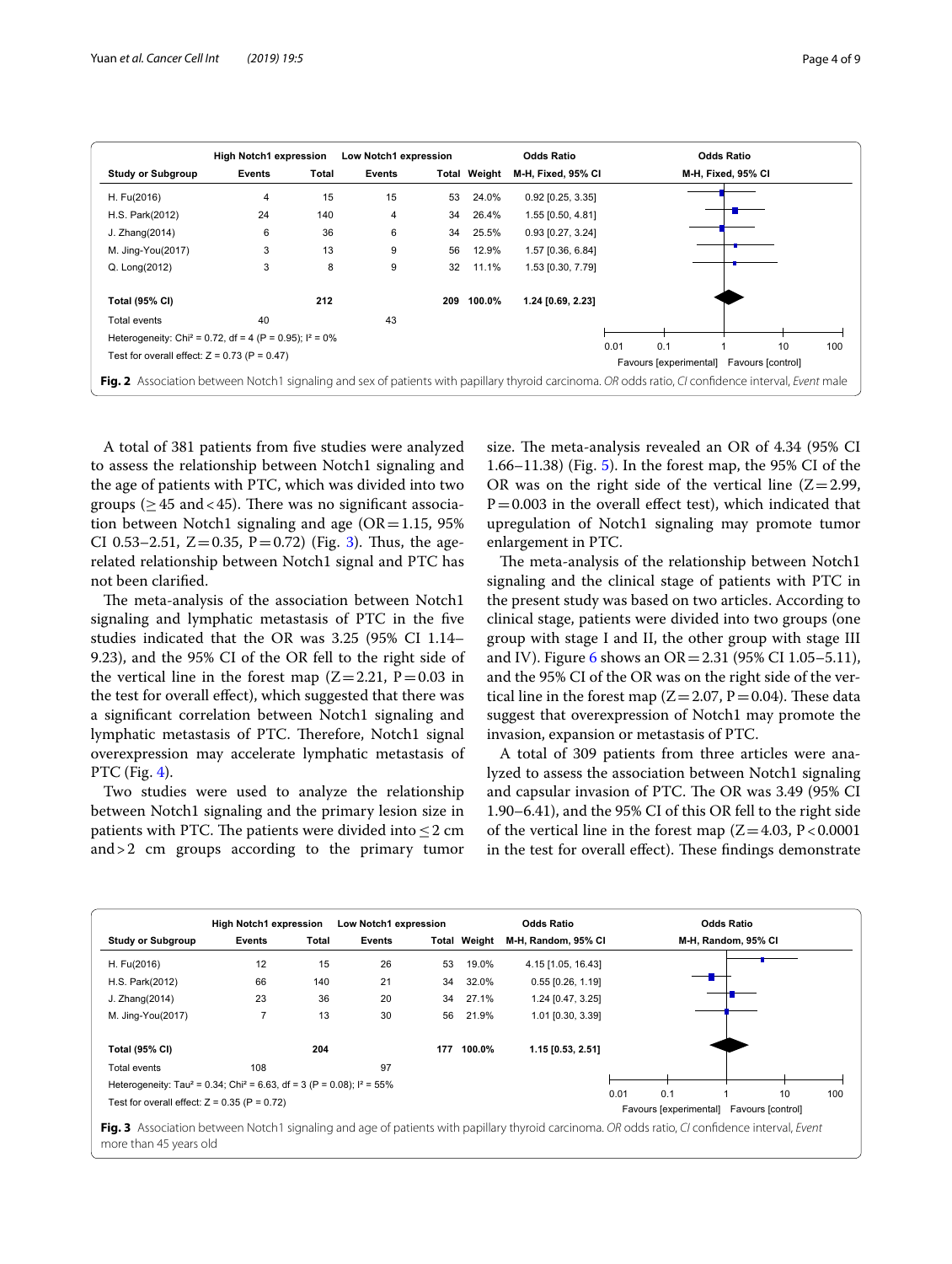|                                                                                                  | <b>High Notch1 expression</b> |       | Low Notch1 expression |     |                     | <b>Odds Ratio</b>   | <b>Odds Ratio</b> |                               |                         |     |
|--------------------------------------------------------------------------------------------------|-------------------------------|-------|-----------------------|-----|---------------------|---------------------|-------------------|-------------------------------|-------------------------|-----|
| <b>Study or Subgroup</b>                                                                         | Events                        | Total | Events                |     | <b>Total Weight</b> | M-H, Random, 95% CI |                   |                               | M-H, Random, 95% CI     |     |
| H. Fu(2016)                                                                                      | 26                            | 30    | 11                    | 38  | 21.0%               | 15.95 [4.50, 56.51] |                   |                               |                         |     |
| H.S. Park(2012)                                                                                  | 86                            | 139   | 11                    | 33  | 25.8%               | 3.25 [1.46, 7.23]   |                   |                               |                         |     |
| J. Zhang(2014)                                                                                   | 10                            | 36    | 3                     | 24  | 19.5%               | 2.69 [0.66, 11.06]  |                   |                               |                         |     |
| M. Jing-You(2017)                                                                                | 4                             | 13    | 24                    | 56  | 20.7%               | $0.59$ [0.16, 2.16] |                   |                               |                         |     |
| Q. Long(2012)                                                                                    | 7                             | 8     | 21                    | 36  | 13.0%               | 5.00 [0.56, 45.02]  |                   |                               |                         |     |
| <b>Total (95% CI)</b>                                                                            |                               | 226   |                       | 187 | 100.0%              | 3.25 [1.14, 9.23]   |                   |                               |                         |     |
| Total events                                                                                     | 133                           |       | 70                    |     |                     |                     |                   |                               |                         |     |
| Heterogeneity: Tau <sup>2</sup> = 0.93; Chi <sup>2</sup> = 12.97, df = 4 (P = 0.01); $I^2$ = 69% |                               |       |                       |     |                     |                     |                   |                               |                         |     |
| Test for overall effect: $Z = 2.21$ (P = 0.03)                                                   |                               |       |                       |     |                     |                     | 0.01              | 0.1<br>Favours [experimental] | 10<br>Favours [control] | 100 |

<span id="page-4-0"></span>**Fig. 4** Association between Notch1 signaling and lymph node metastasis in patients with papillary thyroid carcinoma. *OR* odds ratio, *CI* confdence interval, *Event* patients with lymph node metastases

|                                                                        | <b>High Notch1 expression</b> |       | Low Notch1 expression |     |                     | <b>Odds Ratio</b>  |      | <b>Odds Ratio</b> |                                                |     |
|------------------------------------------------------------------------|-------------------------------|-------|-----------------------|-----|---------------------|--------------------|------|-------------------|------------------------------------------------|-----|
| <b>Study or Subgroup</b>                                               | Events                        | Total | <b>Events</b>         |     | <b>Total Weight</b> | M-H, Fixed, 95% CI |      |                   | M-H, Fixed, 95% CI                             |     |
| H. Fu(2016)                                                            | 5                             | 15    | 5                     | 53  | 38.8%               | 4.80 [1.17, 19.75] |      |                   |                                                |     |
| M. Jing-You(2017)                                                      | 9                             | 13    | 20                    | 56  | 61.2%               | 4.05 [1.11, 14.84] |      |                   |                                                |     |
| <b>Total (95% CI)</b>                                                  |                               | 28    |                       | 109 | 100.0%              | 4.34 [1.66, 11.38] |      |                   |                                                |     |
| Total events                                                           | 14                            |       | 25                    |     |                     |                    |      |                   |                                                |     |
| Heterogeneity: Chi <sup>2</sup> = 0.03, df = 1 (P = 0.86); $I^2 = 0\%$ |                               |       |                       |     |                     |                    |      |                   |                                                |     |
| Test for overall effect: $Z = 2.99$ (P = 0.003)                        |                               |       |                       |     |                     |                    | 0.01 | 0.1               | 10<br>Favours [experimental] Favours [control] | 100 |

<span id="page-4-1"></span>

|                                                                                                                                                                                                | <b>High Notch1 expression</b> |       | Low Notch1 expression |    |                     | <b>Odds Ratio</b>  |      |                                          | <b>Odds Ratio</b>  |    |     |
|------------------------------------------------------------------------------------------------------------------------------------------------------------------------------------------------|-------------------------------|-------|-----------------------|----|---------------------|--------------------|------|------------------------------------------|--------------------|----|-----|
| <b>Study or Subgroup</b>                                                                                                                                                                       | Events                        | Total | Events                |    | <b>Total Weight</b> | M-H, Fixed, 95% CI |      |                                          | M-H, Fixed, 95% CI |    |     |
| J. Zhang(2014)                                                                                                                                                                                 | 15                            | 36    | 8                     | 34 | 59.0%               | 2.32 [0.83, 6.52]  |      |                                          |                    |    |     |
| M. Jing-You(2017)                                                                                                                                                                              | 8                             | 13    | 23                    | 56 | 41.0%               | 2.30 [0.67, 7.91]  |      |                                          |                    |    |     |
| <b>Total (95% CI)</b>                                                                                                                                                                          |                               | 49    |                       | 90 | 100.0%              | 2.31 [1.05, 5.11]  |      |                                          |                    |    |     |
| Total events                                                                                                                                                                                   | 23                            |       | 31                    |    |                     |                    |      |                                          |                    |    |     |
| Heterogeneity: Chi <sup>2</sup> = 0.00, df = 1 (P = 0.99); $I^2 = 0\%$                                                                                                                         |                               |       |                       |    |                     |                    | 0.01 | 0.1                                      |                    | 10 | 100 |
| Test for overall effect: $Z = 2.07$ (P = 0.04)                                                                                                                                                 |                               |       |                       |    |                     |                    |      | Favours [experimental] Favours [control] |                    |    |     |
| Fig. 6 Association between Notch1 signaling and the clinical stage of patients with papillary thyroid carcinoma. OR odds ratio, CI confidence<br>interval, Event stage I and stage II patients |                               |       |                       |    |                     |                    |      |                                          |                    |    |     |

<span id="page-4-2"></span>that upregulation of the Notch1 signaling pathway may contribute to the process of primary tumor capsular invasion in PTC (Fig. [7\)](#page-5-0).

## **Discussion**

The Notch signaling pathway is involved in not only the normal development of the nervous and endocrine systems but also tumorigenesis in multiple tissues, including hematologic, breast, prostate, cervix, lung, liver, and brain malignancies [\[25–](#page-7-18)[34\]](#page-7-19). In thyroid tumors, most

studies on the role of Notch1 signaling have mainly investigated MTC because of the association between Notch expression and neuroendocrine development. Although PTC is the most common subtype of thyroid carcinoma, studies on the association between Notch1 signaling and its clinicopathological factors are limited.

As the most important member of the Notch family, the role of the Notch1 signaling pathway in the development of PTC is intriguing. The TNM system is the most widely adopted system for grading PTC, and large tumor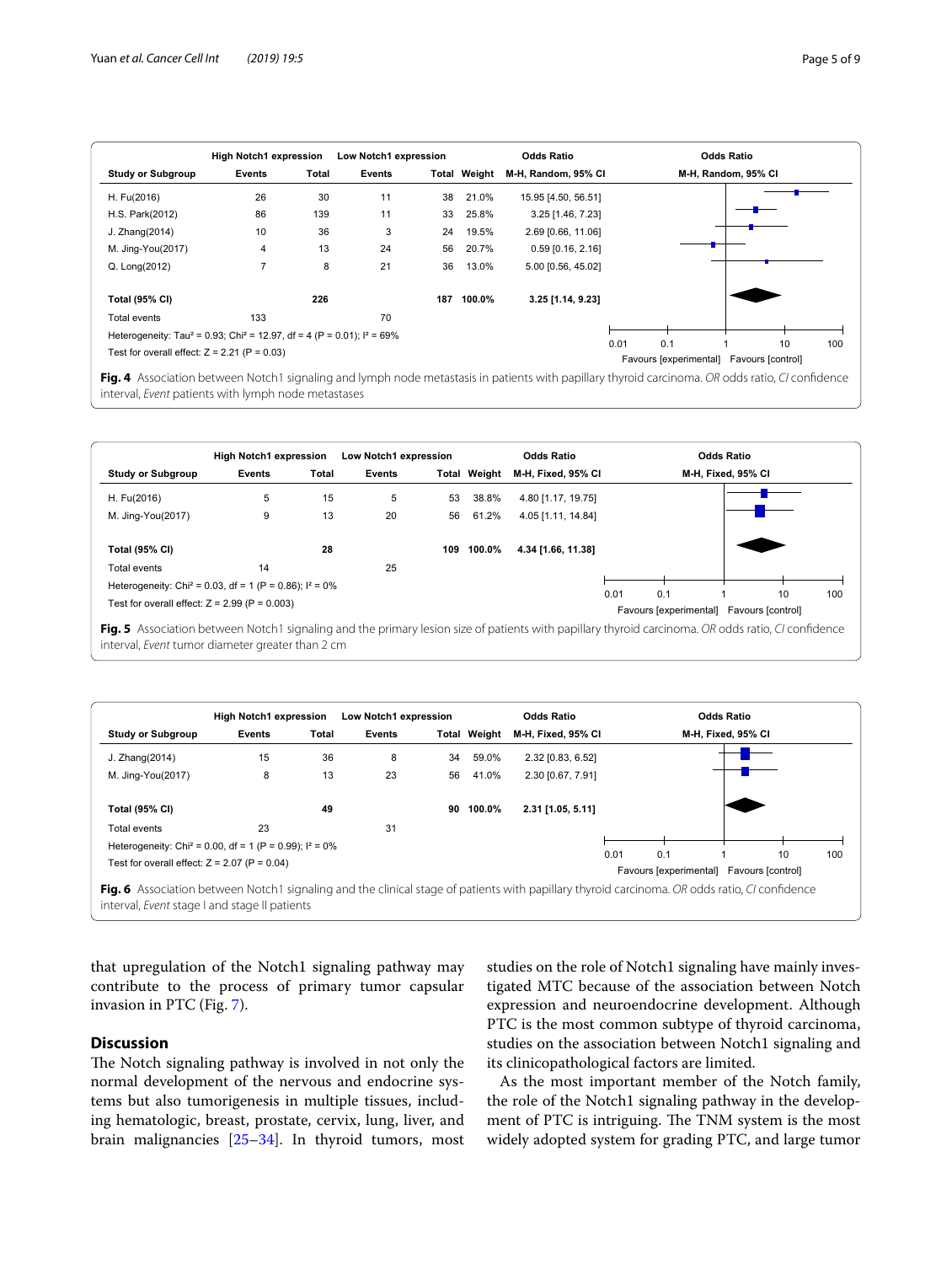| <b>Study or Subgroup</b>                                                                                                                                                                            | <b>High Notch1 expression</b> |       | Low Notch1 expression |     |                     | <b>Odds Ratio</b>   |      |                                                 |                    |     |
|-----------------------------------------------------------------------------------------------------------------------------------------------------------------------------------------------------|-------------------------------|-------|-----------------------|-----|---------------------|---------------------|------|-------------------------------------------------|--------------------|-----|
|                                                                                                                                                                                                     | Events                        | Total | <b>Events</b>         |     | <b>Total Weight</b> | M-H, Fixed, 95% CI  |      |                                                 | M-H, Fixed, 95% CI |     |
| H. Fu(2016)                                                                                                                                                                                         | 6                             | 15    | 3                     | 53  | 8.1%                | 11.11 [2.34, 52.72] |      |                                                 |                    |     |
| H.S. Park(2012)                                                                                                                                                                                     | 106                           | 138   | 20                    | 34  | 75.5%               | 2.32 [1.05, 5.10]   |      |                                                 |                    |     |
| M. Jing-You(2017)                                                                                                                                                                                   | 6                             | 13    | 8                     | 56  | 16.5%               | 5.14 [1.37, 19.30]  |      |                                                 |                    |     |
| <b>Total (95% CI)</b>                                                                                                                                                                               |                               | 166   |                       | 143 | 100.0%              | 3.49 [1.90, 6.41]   |      |                                                 |                    |     |
| Total events                                                                                                                                                                                        | 118                           |       | 31                    |     |                     |                     |      |                                                 |                    |     |
| Heterogeneity: Chi <sup>2</sup> = 3.49, df = 2 (P = 0.17); $I^2 = 43\%$                                                                                                                             |                               |       |                       |     |                     |                     |      |                                                 |                    |     |
| Test for overall effect: $Z = 4.03$ (P < 0.0001)                                                                                                                                                    |                               |       |                       |     |                     |                     | 0.01 | 0.1<br>Favours [experimental] Favours [control] | 10                 | 100 |
| Fig. 7 Association between Notch1 signaling and capsular invasion in patients with papillary thyroid carcinoma. OR odds ratio, CI confidence<br>interval, Event patients with capsular infiltration |                               |       |                       |     |                     |                     |      |                                                 |                    |     |

<span id="page-5-0"></span>size, lymph node metastasis, capsule invasion, and old age are high-risk clinicopathological characteristics in PTC. Because patients with these high-risk variables are prone to recurrence or metastasis even after operations, they are usually advised to undergo radioiodine remnant ablation (RRA) according to guidelines  $[35]$  $[35]$ . Therefore, we conducted the present study to determine whether there were some associations of clinical signifcance with the expression of Notch1 and these high-risk clinicopathological characteristics.

We pooled fve studies and obtained a sample size of 421 cases of PTC in East Asia to yield more robust results. A systematic review and meta-analysis revealed that there was a signifcant positive correlation between lymphatic metastasis of PTC and activity of the Notch1 signaling pathway. Meanwhile, the trend of the relationship was highly consistent among the included studies, and four studies showed an estimated MHOR point of more than one. Therefore, we speculate that the activation of Notch1 signaling may promote the metastasis of PTC cells to lymph nodes. Grouping analysis was used to further evaluate the correlation between Notch1 signaling and other clinical features of PTC and revealed that Notch1 signaling was closely correlated with tumor size, capsule invasion and clinical stage in patients with PTC. Importantly, almost all the studies included in this meta-analysis suggested that higher Notch1 signaling would lead to poor prognosis in patients with PTC. The relationship trends in this analysis were highly consistent as well, and all the included studies showed a MHOR point estimate of more than one. Some previous studies reported that the downregulation of Notch1 signaling could reduce the proliferation of PTC cells [[36\]](#page-7-21). Another recent study demonstrated that the activation of Notch1 signaling could promote the induction of epithelial–mesenchymal transition (EMT) and the progression of PTC [[37](#page-7-22)]. These findings combined with the results of our meta-analysis suggest that upregulation of Notch1 signaling may be a valuable predictor of greater tumor diameter, higher risk of capsule infltration and higher clinical stage in patients with PTC.

Although the incidence of PTC was higher among females according to the SEER investigation [[38](#page-8-0)], we found no signifcant diferences in the distribution of men and women among the patients with upregulated Notch1 signaling. Additionally, the patient's age is considered an important variable for the diagnosis of Diferentiated thyroid carcinoma (DTC) according to the TNM system, but we did not fnd any signifcant relationship between Notch1 signaling and age in patients with PTC in the present study, which further indicated that advanced age may be an independent risk factor for the prognosis of PTC. Moreover, it was reported that upregulation of Notch1 was involved in the chemotherapy resistance and tumor recurrence in glioblastoma [\[39\]](#page-8-1). Another study revealed that upregulation of Notch1 signaling was related to a higher recurrence rate in patients with PTC [[40\]](#page-8-2). However, due to the inconsistent treatment methods in diferent studies, as well as the nonuniform diagnostic criteria for recurrence, we did not further explore the association between Notch1 signaling and the recurrence of PTC in the present meta-analysis. In addition, all the patients included were from Asia (China and South Korea), which limits the generality of our conclusions to a certain extent. More studies are needed on the activity of Notch1 signaling in patients with PTC in Europe, USA and Africa.

In summary, the results of the present study reveal that the Notch1 signaling pathway may play a catalytic role in the progression of PTC, and the activity of Notch1 signaling may be a signifcant predictive marker for the prognosis of PTC. Therefore, it can be suggested that PTC patients with higher Notch1 signaling activity may tend to have more tumor invasiveness and can beneft from more active treatment (such as RRA).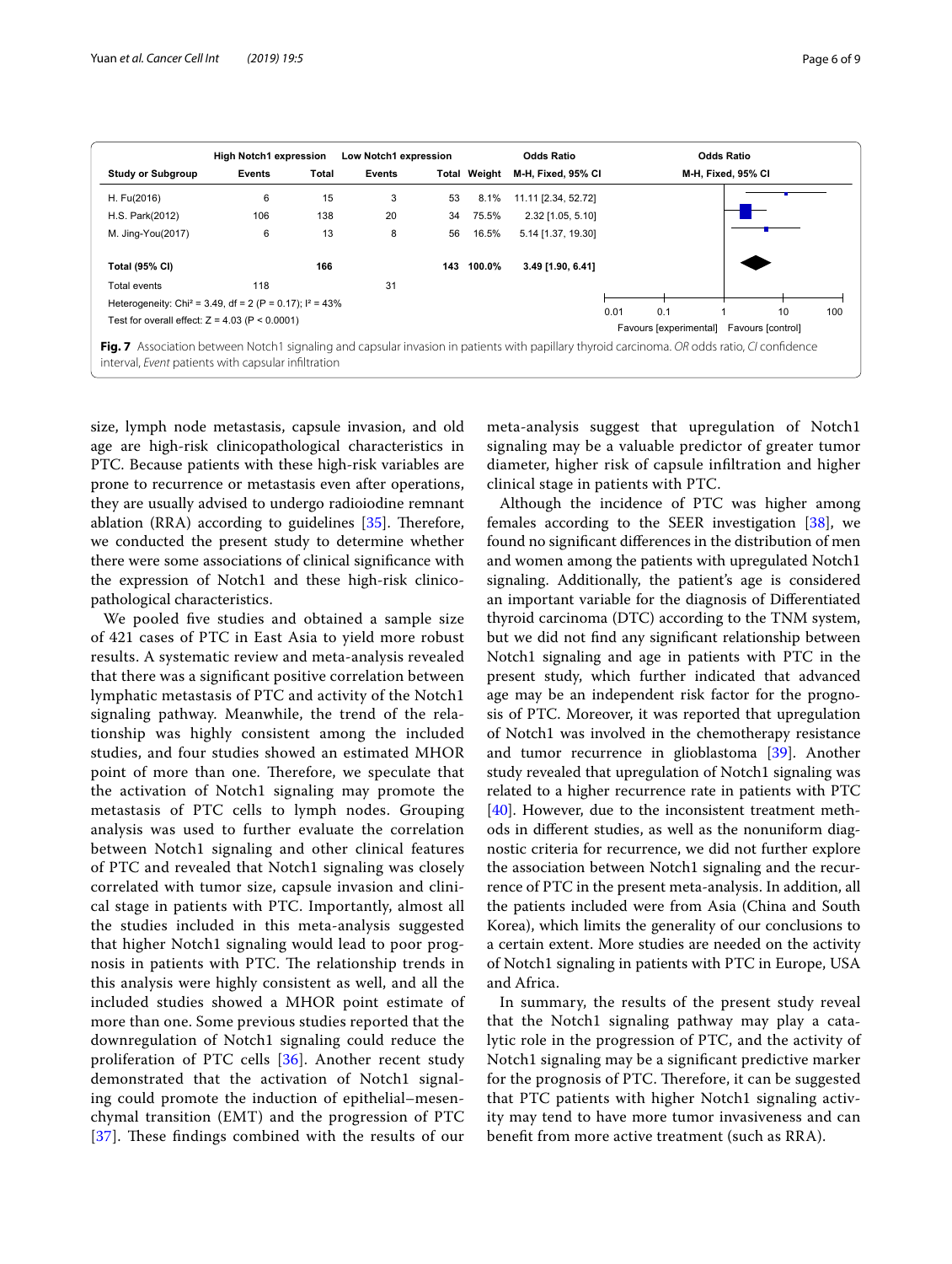At present, there has been no decisive breakthrough in the study of the Notch1 signaling pathway, but there are many recent studies supporting our view. In the process of tumor invasion, the epithelial–mesenchymal transition (EMT) occurs in some cells, and tumor cells lose cell–cell adhesion. EMT leads to tumor cytoskeletal rearrangement, reduced cell rigidity and cell–cell connectivity, supporting tumor metastasis and invasion. Studies have shown that Notch receptors can be linked to myosin, thereby afecting the mechanical properties and physical ability of cells  $[41]$  $[41]$ . In addition, Notch1 can reduce the expression of zinc fnger E-box binding homeobox (ZEB) and vimentin by regulating miR-200b, thereby promoting tumor cell EMT [[42\]](#page-8-4). During cell migration, F-actin aggregates at the front edge of invasive cells and pushes the cell membrane outward to form protrusions. The protrusions are anchored in the extracellular matrix by integrin family transmembrane receptors and are coupled with actin cytoskeleton by adhesion spot proteins. ADAM12 is an anoxic efector and is regulated by Notch1. At the same time, ADAM12 is also a heparanbinding EGF-like growth factor (HB-EGF) shedding enzyme. Hypoxia activates EGFR via HB-EGF. The signaling pathway promotes the formation of invasive pseudopods, that is, hypoxia can increase the expression of ADAM12 by activating Notch1, thereby promoting the formation of invasive pseudopods induced by HB-EGF shedding [\[43\]](#page-8-5). Tumor cells penetrate the extracellular matrix barrier and the basement membrane of the vascular wall, and permeation of the haemorrhagic vessel wall into the host microenvironment is inseparable from the degradation of extracellular matrix and basement membrane. Matrix metalloproteinases (MMPs) are important enzymes that degrade the extracellular matrix and play an important role in tumor invasion and metastasis. MMP-2 and MMP-9 are the most important factors in the MMP family in promoting tumor invasion and metastasis. Studies have shown that activation of the Notch1 signaling pathway signifcantly increases the expression of MMP-2 and MMP-9 in the MMP family [\[44](#page-8-6)]. Inhibition of Notch1 can signifcantly reduce the binding ability of NF-kappa B to DNA, and the expression and activity of MMP-2 and MMP-9 are also signifcantly inhibited, thus reducing the metastasis ability of cancer cells. MMP-2 and MMP-9 activation enhances invasive ability [\[44](#page-8-6), [45](#page-8-7)]. These results suggest that cell–cell adhesion can influence downstream gene expression through Notch1 signaling, thus altering the mechanical properties of cancer cells.

Some pathological factors, such as histological subtype, serum thyroglobulin and several other protein levels, are important and may afect the progression of PTC [\[46](#page-8-8)]. In the present study, the systematic evaluation suggested

that the Notch1 signaling pathway has high clinical signifcance in the prognostic evaluation of PTC. However, a meta-analysis cannot substitute for direct evidence obtained from large-scale and multicenter randomizedcontrolled trials (RCTs). Furthermore, in-depth research into specifc molecular mechanisms is needed to provide reliable theoretical foundations for the Notch1 signaling involvement in the pathogenesis and progression of PTC, and such mechanisms may be a new target for clinical treatment and provide predictive value in patients with PTC.

## **Conclusion**

Here, we searched electronic databases for relevant studies, and enrolled 5 studies with a total of 421 patients for meta-analysis, drawing a conclusion that the Notch1 signaling pathway may play a catalytic role in the progression of PTC. Taken together, the results from our meta-analysis suggest that PTC patients with higher Notch1 signaling activity may tend to have more tumor invasiveness. More multi-center prospective cohorts are warranted to further validate the role of the Notch1 signaling in PTC.

#### **Abbreviations**

PTC: papillary thyroid carcinoma; CNKI: China National Knowledge Infrastructure; MTC: medullary thyroid carcinoma; FTC: follicular thyroid carcinoma; NCCN: National Comprehensive Cancer Network; CI: confdence interval; NOS: Newcastle–Ottawa scale; OR: odds ratio; RRA: radioiodine remnant ablation; EMT: epithelial–mesenchymal transition; DTC: diferentiated thyroid carcinoma; RCTs: randomized-controlled trials.

#### **Authors' contributions**

LBY, LM and HBX conceived and wrote the paper; LBY, LM and HBX collected and analyzed the data; LBY, LM, HBX and SJS revised the whole paper. All authors have reviewed the fnal version of the manuscript and approved to submit to your journal. All authors read and approved the fnal manuscript.

#### **Author details**

<sup>1</sup> Department of Endocrinology and Metabolism, Binzhou Medical University Hospital, No. 661 Second Huanghe Road, Binzhou 256603, People's Republic of China. <sup>2</sup> Department of Dermatology, Binzhou Medical University Hospital, Binzhou, China.

#### **Acknowledgements**

Not applicable.

#### **Competing interests**

The authors declare that they have no competing interests.

## **Availability of data and materials**

Please contact author for data requests.

#### **Consent for publication**

Not applicable.

#### **Ethics approval and consent to participate** Not applicable.

#### **Funding**

This study was funded by the Key Research and Development Program of Shandong Province (No. 2016GSF201021), the Science and Technology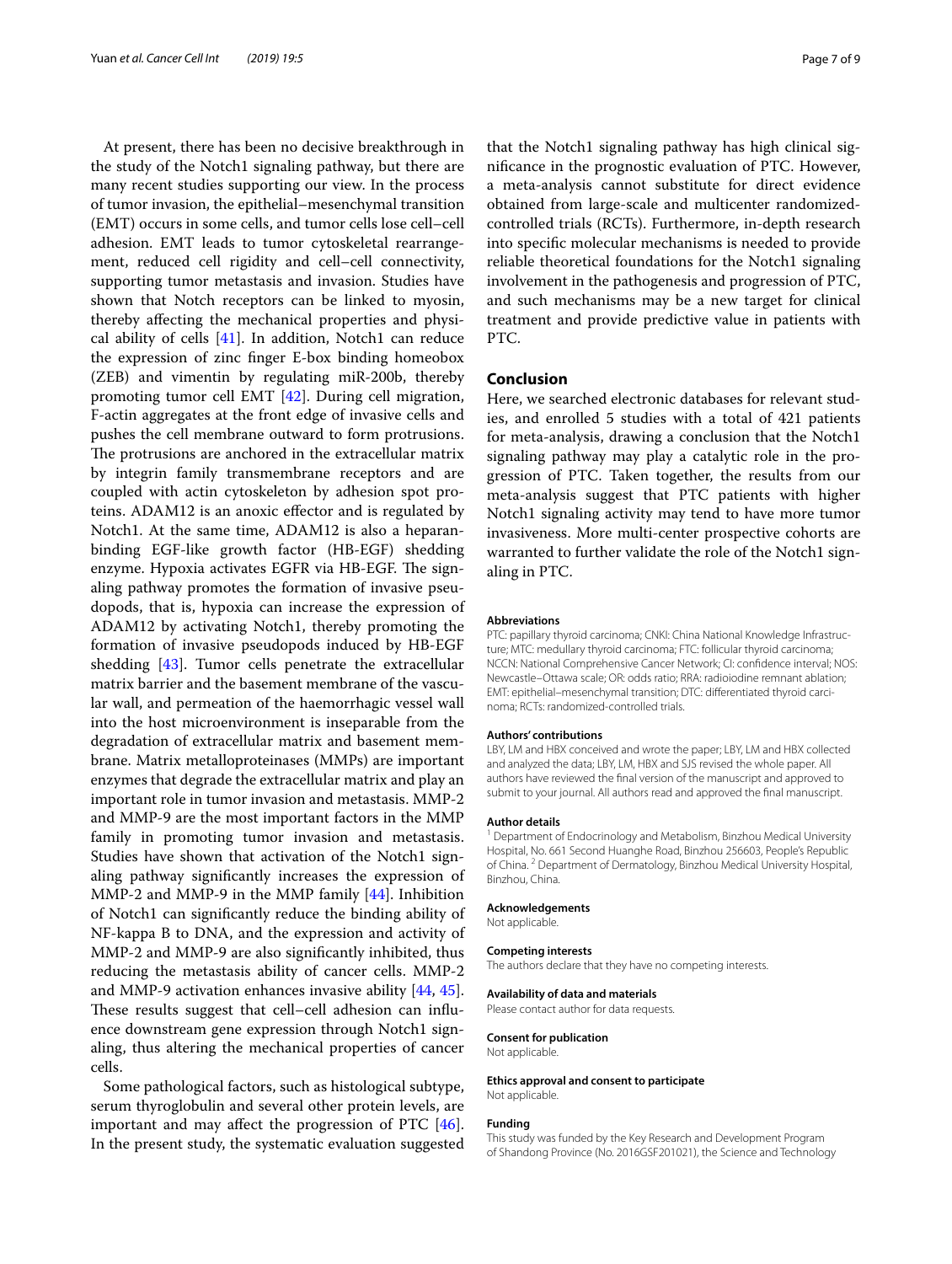Program of Higher Education of Shandong Province (No. J16LL01) and the Natural Science Foundation of Shandong Province (No. ZR2013HM049).

#### **Publisher's Note**

Springer Nature remains neutral with regard to jurisdictional claims in published maps and institutional afliations.

## Received: 13 October 2018 Accepted: 30 December 2018

#### **References**

- <span id="page-7-0"></span>1. Davies H, Bignell GR, Cox C, Stephens P, Edkins S, Clegg S, Teague J, Wofendin H, Garnett MJ, Bottomley W, Davis N, Dicks E, Ewing R, Floyd Y, Gray K, Hall S, Hawes R, Hughes J, Kosmidou V, Menzies A, Mould C, Parker A, Stevens C, Watt S, Hooper S, Wilson R, Jayatilake H, Gusterson BA, Cooper C, Shipley J, Hargrave D, Pritchard-Jones K, Maitland N, Chenevix-Trench G, Riggins GJ, Bigner DD, Palmieri G, Cossu A, Flanagan A, Nicholson A, Ho JW, Leung SY, Yuen ST, Weber BL, Seigler HF, Darrow TL, Paterson H, Marais R, Marshall CJ, Wooster R, Stratton MR, Futreal PA. Mutations of the BRAF gene in human cancer. Nature. 2002;417(6892):949–54.
- <span id="page-7-1"></span>2. Chung YS, Kim JY, Bae JS, Song BJ, Kim JS, Jeon HM, Jeong SS, Kim EK. Lateral lymph node metastasis in papillary thyroid carcinoma: results of therapeutic lymph node dissection. Thyroid. 2009;37(9):241–6.
- <span id="page-7-2"></span>Yap LF, Lee D, Khairuddin A, Pairan MF, Puspita B, Siar CH, Paterson IC. The opposing roles of NOTCH signaling in head and neck cancer: a mini review. Oral Dis. 2015;21(7):850–7.
- <span id="page-7-3"></span>4. Garcia A, Kandel JJ. Notch: a key regulator of tumor angiogenesis and metastasis. Histol Histopathol. 2012;27(2):151–6.
- <span id="page-7-4"></span>5. Wang X, Jiao Z. Advances in research on Notch signaling pathway and digestive system tumors. Tumor. 2012;32(3):222–6.
- 6. Kang M, Jiang B, Xu B, Lu W, Guo Q, Xie Q, Zhang B, Dong X, Chen D, Wu Y. Delta like ligand 4 induces impaired chemo-drug delivery and enhanced chemoresistance in pancreatic cancer. Cancer Lett. 2013;330(1):11–21.
- 7. Xie M, Zhang L, He CS, Xu F, Liu JL, Hu ZH, Zhao LP, Tian Y. Activation of Notch-1 enhances epithelial–mesenchymal transition in geftinibacquired resistant lung cancer cells. J Cell Biochem. 2012;113(5):1501–13.
- 8. Chen Y, Li D, Liu H, Xu H, Zheng H, Qian F, Li W, Zhao C, Wang Z, Wang X. Notch-1 signaling facilitates survivin expression in human non-small cell lung cancer cells. Cancer Biol Ther. 2011;11(1):14–21.
- <span id="page-7-5"></span>9. Eliasz S, Liang S, Chen Y, De Marco MA, Machek O, Skucha S, Miele L, Bocchetta M. Notch-1 stimulates survival of lung adenocarcinoma cells during hypoxia by activating the IGF-1R pathway. Oncogene. 2010;27(17):2488–98.
- <span id="page-7-6"></span>10. Ellisen LW, Bird J, West DC, Soreng AL, Reynolds TC, Smith SD, Sklar J. TAN-1, the human homolog of the Drosophila notch gene, is broken by chromosomal translocations in T lymphoblastic neoplasms. Cell. 1991;66(4):649–61.
- <span id="page-7-7"></span>11. Rose SL, Kunnimalaiyaan M, Drenzek J, Seiler N. Notch 1 signaling is active in ovarian cancer. Gynecol Oncol. 2010;117(1):130–3.
- <span id="page-7-8"></span>12. Restivo G, Nguyen BC, Dziunycz P, Ristorcelli E, Ryan RJ, Özuysal ÖY, Di Piazza M, Radtke F, Dixon MJ, Hofbauer GF, Lefort K, Dotto GP. IRF6 is a mediator of Notch pro-diferentiation and tumor suppressive function in keratinocytes. EMBO J. 2011;30(22):4571–85.
- 13. Sriuranpong V, Borge MW, Ravi RK, Arnold DR, Nelkin BD, Baylin SB, Ball DW. Notch signaling induces cell cycle arrest in small cell lung cancer cells. Cancer Res. 2001;61(7):3200–5.
- 14. Shou J, Ross S, Koeppen H, de Sauvage FJ, Gao WQ. Dynamics of notch expression during murine prostate development and tumorigenesis. Cancer Res. 2001;61(19):7291–7.
- <span id="page-7-9"></span>15. Borges M, Linnoila RI, van de Velde HJ, Chen H, Nelkin BD, Mabry M, Baylin SB, Ball DW. An achaete-scute homologue essential for neuroendocrine diferentiation in the lung. Nature. 1997;386(6627):852.
- <span id="page-7-10"></span>16. Chu D, Zhang Z, Zhou Y, Wang W, Li Y, Zhang H, Dong G, Zhao Q, Ji G. Notch1 and Notch2 have opposite prognostic efects on patients with colorectal cancer. Ann Oncol. 2011;22:2440–7.
- <span id="page-7-11"></span>17. Jaskula-Sztul R, Pisarnturakit P, Landowski M, Chen H, Kunnimalaiyaan M. Expression of the active Notch1 decreases MTC tumor growth in vivo. J Surg Res. 2011;171(1):23–7.
- <span id="page-7-12"></span>18. Xiao X, Ning L, Chen H. Notch1 mediates growth suppression of papillary and follicular thyroid cancer cells by histone deacetylase inhibitors. Mol Cancer Ther. 2009;8(2):350–6.
- <span id="page-7-13"></span>19. Wells GA, Shea BJ, O'Connell D, Peterson J, Welch V, et al. The Newcastle–Ottawa scale (NOS) for assessing the quality of non-randomized studies in meta-analysis. Appl Eng Agric. 2012;18(6):727–34.
- <span id="page-7-14"></span>20. Fu H, Ma C, Guan W, Cheng W, Feng F, Wang H. Expression of Notch 1 receptor associated with tumor aggressiveness in papillary thyroid carcinoma. Onco Targets Ther. 2016;9(1):1519–23.
- 21. Park HS, Jung CK, Lee SH, Chae BJ, Lim DJ, Park WC, Song BJ, Kim JS, Jung SS, Bae JS. Notch 1 receptor as a marker of lymph node metastases in papillary thyroid cancer. Cancer Sci. 2012;103(2):305–9.
- <span id="page-7-16"></span>22. Zhang J, Wang Y, Li D, Jing S. Notch and TGF-β/Smad3 pathways are involved in the interaction between cancer cells and cancerassociated fbroblasts in papillary thyroid carcinoma. Tumor Biol. 2014;35(1):379–85.
- <span id="page-7-17"></span>23. Long Q, Zuo D, Wang H, Xiao-Tao L. Expression of REC<sub>V</sub>, P53, NOTCH1 and BRAF gene in thyroid cancer and their clinical relevance. J East China Norm Univ Nat Sci. 2012;6:89–95.
- <span id="page-7-15"></span>24. Jing-You M, Zhe-Xu C, Hua-Gen L, Fu-Qiang Y, Yan W, Hao S, Zhen L. Expression and clinical signifcance of notch-1 protein in papillary thyroid carcinoma tissues and cervical lymph node metastases. Chin J Bases Clin Gen Surg. 2017;1:70–3.
- <span id="page-7-18"></span>25. Bolós V, Gregobessa J, Pompa J. Notch signaling in development and cancer. Endocr Rev. 2007;28(3):339–63.
- 26. Stylianou S, Collu GM, Clarke RB, Brennan K. Aberrant activation of Notch signaling in human breast cancer. Cancer Res. 2006;66(3):1517–25.
- 27. Santagata S, Demichelis F, Riva A, Varambally S, Hofer MD, Kutok JL, Kim R, Tang J, Montie JE, Chinnaiyan AM, Rubin MA, Aste JC. JAGGED1 expression is associated with prostate cancer metastasis and recurrence. Cancer Res. 2004;64(19):6854–7.
- 28. Weng AP, Ferrando AA, Lee W, Morris JP, Silverman LB, Sanchez-Irizarry C, Blacklow SC, Look AT, Aster JC. Activating mutations of NOTCH1 in human T cell acute lymphoblastic leukemia. Science. 2004;306(5694):269–71.
- 29. Zagouras P, Stifani S, Blaumueller CM, Carcangiu ML, Artavanis-Tsakonas S. Alterations in Notch signaling in neoplastic lesions of the human cervix. Proc Natl Acad Sci USA. 1995;92(14):6414–8.
- 30. Collins BJ, Kleeberger W, Ball DW. Notch in lung development and lung cancer. 2004;14(5):357–64.
- 31. Purow BW, Haque RM, Noel MW, Su Q, Burdick MJ, Lee J, Sundaresan T, Pastorino S, Park JK, Mikolaenko I, Maric D, Eberhart CG, Fine HA. Expression of Notch-1 and its ligands, Delta-like-1 and Jagged-1, is critical for glioma cell survival and proliferation. Cancer Res. 2005;65(6):2353–63.
- 32. Gao J, Song Z, Chen Y, Xia L, Wang J, Fan R, Du R, Zhang F, Hong L, Song J, Zou X, Xu H, Zheng G, Liu J, Fan D. Deregulated expression of Notch receptors in human hepatocellular carcinoma. Dig Liver Dis. 2008;40(2):114–21.
- 33. Hai L, Zhang C, Li T, Zhou X, Liu B, Li S, Zhu M, Lin Y, Yu S, Zhang K, Ren B, Ming H, Huang Y, Chen L, Zhao P, Zhou H, Jiang T, Yang X. Notch1 is a prognostic factor that is distinctly activated in the classical and proneural subtype of glioblastoma and that promotes glioma cell survival via the NF-κB (p65) pathway. Cell Death Dis. 2018;9(2):158.
- <span id="page-7-19"></span>34. Zhang Y, Li D, Feng F, An L, Hui F, Dang D, Zhao Q. Progressive and prognosis value of notch receptors and ligands in hepatocellular carcinoma: a systematic review and meta-analysis. Sci Rep. 2017;7(1):14809.
- <span id="page-7-20"></span>35. Cooper DS, Doherty GM, Haugen BR, Kloos RT, Lee SL, Mandel SJ, Mazzaferri EL, McIver B, Pacini F, Schlumberger M, Sherman SL, Steward DL, Tuttle RM. Revised American Thyroid Association management guidelines for patients with thyroid nodules and diferentiated thyroid cancer. Thyroid. 2009;19(11):1167–214.
- <span id="page-7-21"></span>36. Yamashita AS, Geraldo MV, Fuziwara CS, Kulcsar MA, Friguglietti CU, Costa RB, Baia GS, Kimura ET. Notch pathway is activated by MAPK signaling and infuences papillary thyroid cancer proliferation. Transl Oncol. 2013;6(2):197–205.
- <span id="page-7-22"></span>37. Zhang M, Qin Y, Zuo B, Gong W, Zhang S, Gong Y, Quan Z, Chu B. Overexpression of NOTCH-regulated Ankyrin Repeat Protein is associated with papillary thyroid carcinoma progression. PLoS ONE. 2017;12(2):e0167782.